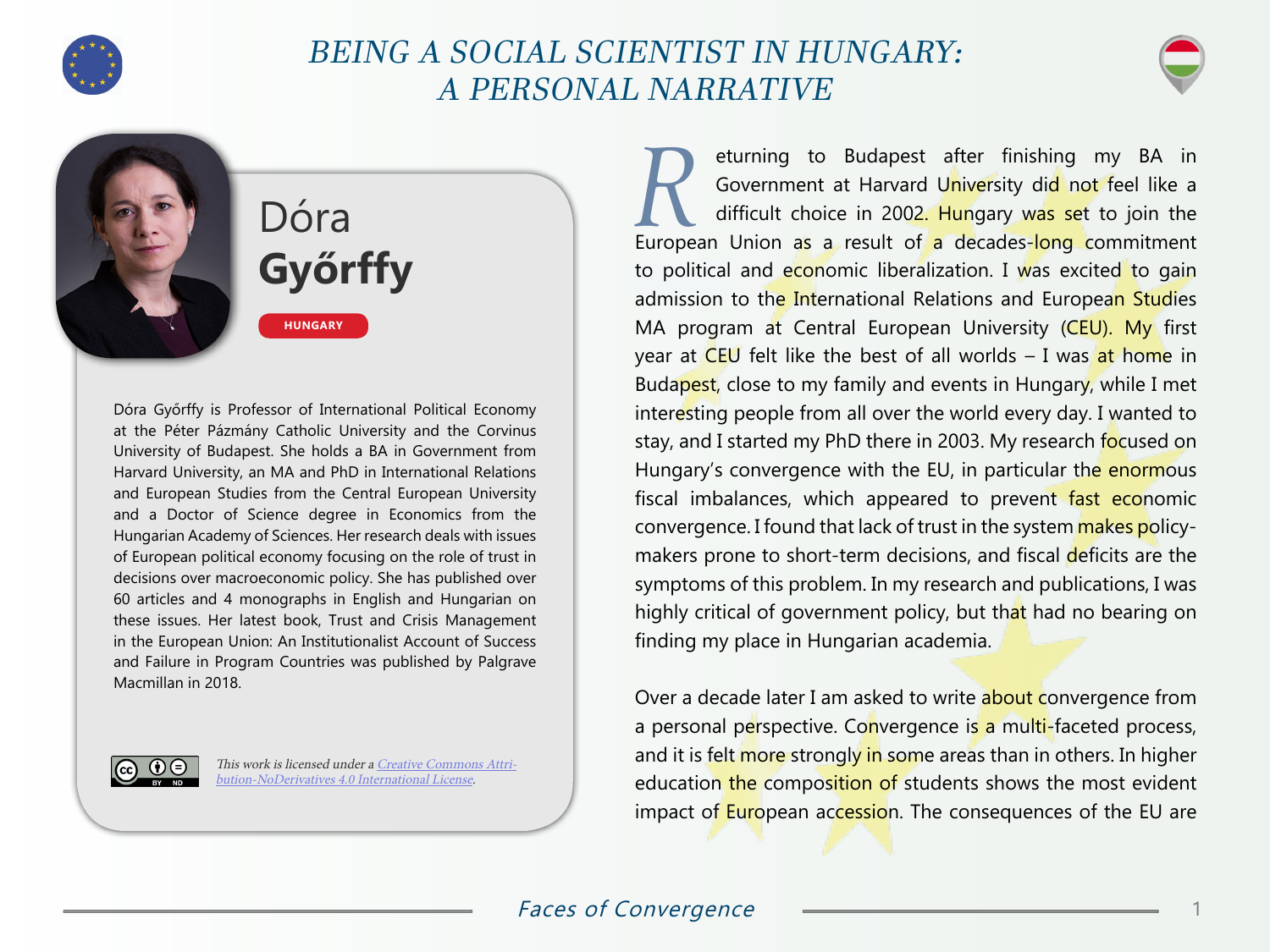



weaker in the composition of the faculty, while to me, the steady narrowing of academic freedom in the country has been the most unexpected development following accession.

# **Students**

I started my academic career at the University of Debrecen in 2006. While the medical faculty traditionally had many foreign students, students in the economics programs were mostly Hungarians from Debrecen and the neighboring areas. The situation did not feel very different after I returned to Budapest to the Péter Pázmány Catholic University in 2011. Students were predominantly Hungarian, from regions outside Budapest, and international (primarily Erasmus) students were a barely visible minority.

Much has changed in less than a decade. Today I teach half of my courses in English at Pázmány and the Corvinus University of Budapest. International students come to both schools from all over the world from Germany to China. It is not only Erasmus students now - both universities have several dual degree programs with European and non-European partners, and there are also students from the developing world studying with the Stipendium Hungaricum program initiated by the Hungarian government. My impressions reflect a clear macrotrend in the

country – between 2012 and 2017 the number of international students grew by 79% and their share among the students grew from [7 to 12 percent](https://g7.hu/kozelet/20180626/mar-minden-nyolcadik-egyetemista-kulfoldi-nem-is-mukodne-nelkuluk-a-magyar-felsooktatas/).

While I truly enjoy teaching foreign students with a wide variety of perspectives, it is hard to forget that the number of Hungarian students in Hungarian higher education [decreased by 28%](https://g7.hu/kozelet/20180626/mar-minden-nyolcadik-egyetemista-kulfoldi-nem-is-mukodne-nelkuluk-a-magyar-felsooktatas/) [between 2008 and 2017.](https://g7.hu/kozelet/20180626/mar-minden-nyolcadik-egyetemista-kulfoldi-nem-is-mukodne-nelkuluk-a-magyar-felsooktatas/) The reasons are multiple and include demography, the pulling effect of the EU as well as government policies. Students from top high schools in Hungary study abroad in large numbers. Government policies also contribute to this state of affairs – while in 2011 the share of higher education expenditure in terms of GDP was 3,46%, by 2018 it was only 2,85% (Polónyi, 2018: 83), a decline of almost 20%. Reduction in financing was done partly through restricting entry into social sciences and law. Today only around the top 10 percent of students receive state funding in 16 social science fields, which limits the opportunities for students coming from less privileged backgrounds – a clear deviation from European guidelines.

#### **Teaching and research**

The growing internationalization of the student body has not been accompanied by a similar internationalization of faculty. The reasons are rather straightforward. The teaching load is very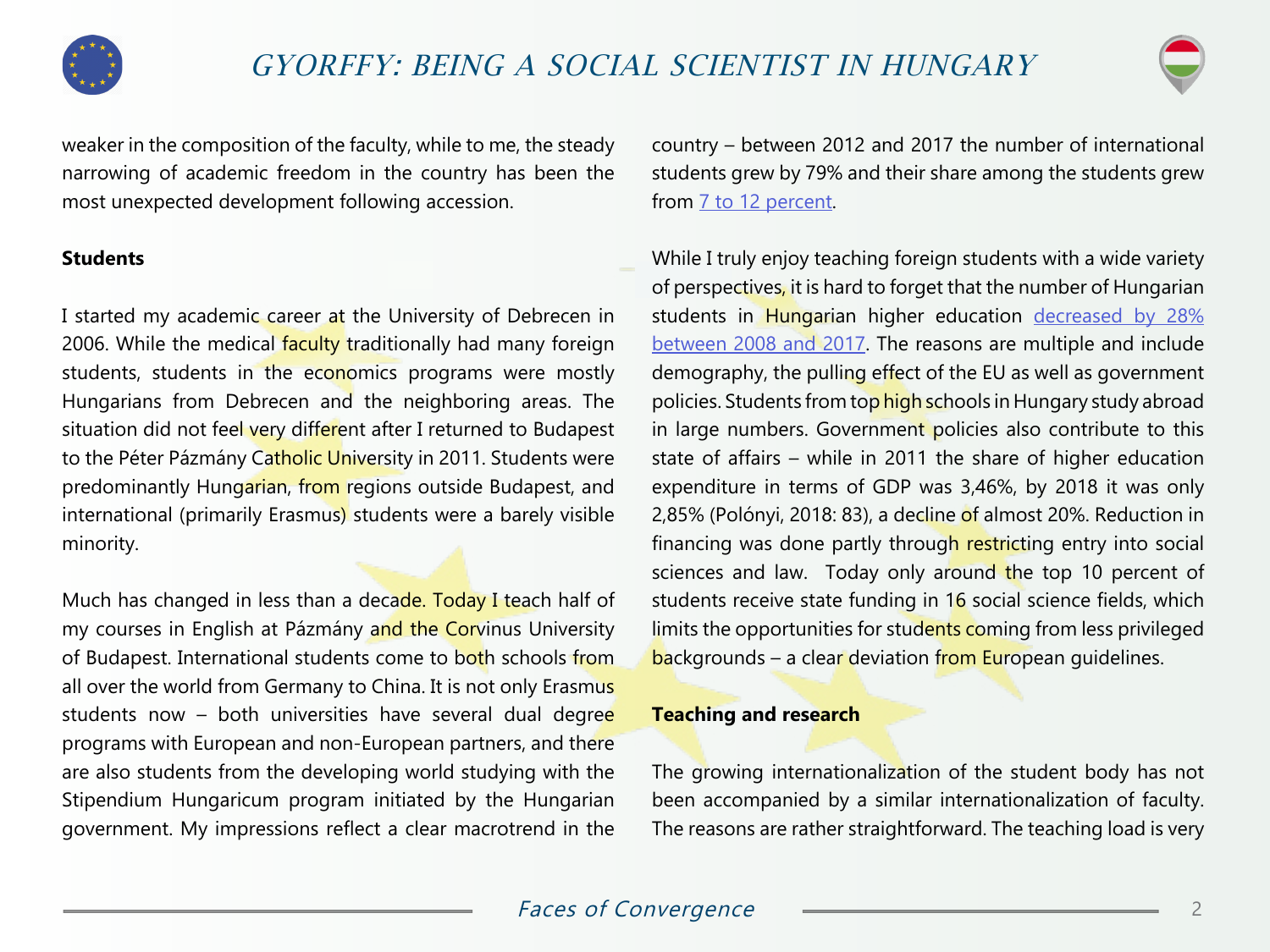



high – even a professor must teach four 90-minute classes per week, while an assistant professor might teach six or even more. The Bologna process has not changed this state of affairs – in comparison to the US higher education system, which relies more on independent work outside the classroom, the number of classes per week is very high both for students and professors. At the same time the pay is very low especially at the entry levels, well below 1000 euros per month. Above all, Hungarian represents a substantial language barrier for non-Hungarians. Research under these conditions is highly challenging; there is simply no time for it, especially if someone gets a second job, which is common given the low wages. At the same time promotion is almost exclusively based on research quality. In social sciences this implies publishing journal articles and books both in English and Hungarian.

Given the challenges for young scholars in Hungarian academia, there are clear traces of adverse selection. For Hungarians who obtain their PhD at top US or European universities, CEU is the only place where they do not face the above constraints. Publication quality and quantity at other Hungarian universities is low and declining – according to the calculations of Polónyi (2018: 98) the number of Hungarian publications in international journals ranked by SCIMAGO went from 61% to 55% of the 49 most developed countries' average between 2009 and 2016.

The publication requirements at most Hungarian universities can be fulfilled with Hungarian articles, where competition is much more limited than in highly ranked international journals. This difficult setting however also offers rare opportunities, which are not provided elsewhere. Given the low level of expectations, there is enormous freedom to think outside the mainstream, and ask new questions. There are no pressures to conform to various schools or publish in the highest ranked journals. During my career I felt completely free to choose subjects, come up with ideas and analyze the most interesting developments. The global financial crisis offered unusual cases to examine the impact of trust on macroeconomic policies, while these days I am completely absorbed in the research on populism, which also has strong links with trust.

Various individual fellowships in the system, which allowed me to focus on my own research instead of taking a second job, also helped to navigate the difficult environment. I received a 3-year Bolyai fellowship from the Hungarian Academy of Sciences (HAS) - an individual grant for young scholars to prepare for the Doctor of Science degree (DSc), which is often considered a precondition for a full professorship. After my son was born in 2009, and I took leave from university, I also spent five months at the Collegium Budapest, where I did not have to teach and was able to finish my book, Institutional Trust and Economic Policy, which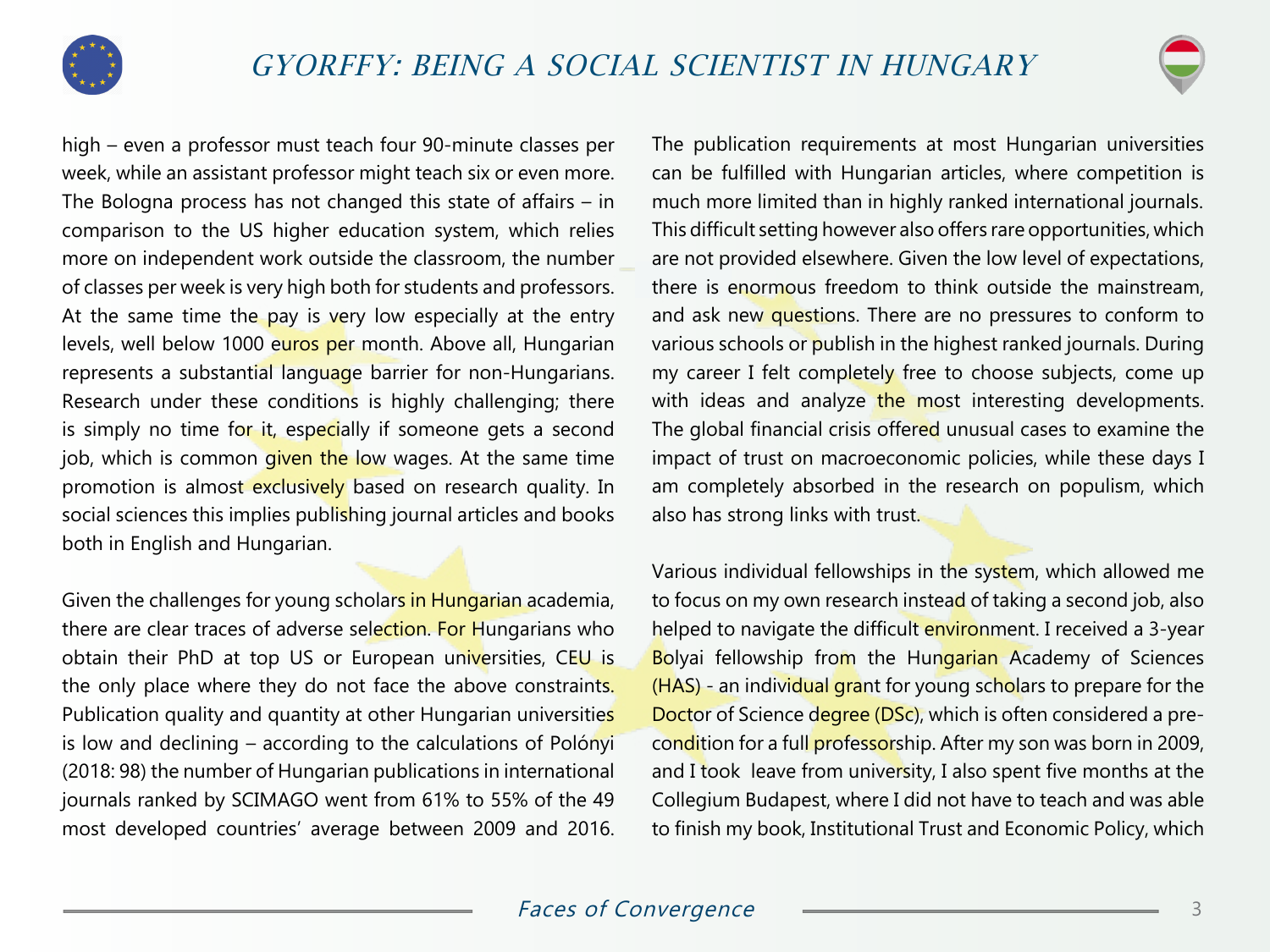

.



became the basis for my dissertation for the DSc. As I continued my teaching at Pázmány, the university had an EU-funded Social Renewal Operation Program, which also consisted of individual research support. After these projects and after translating my English book into Hungarian, I successfully defended my DSc at HAS and was appointed full professor in 2016.

Nowadays I observe with growing concern the crumbling of almost every institution that had helped me on my path.

### **The attacks on academic freedom**

The first casualty in 2011 was the Collegium Budapest, an institute of advanced study where scholars from all over the world spent their sabbaticals and wrote books. I was there during its last semester. I remember our daily conversations over lunch growing increasingly dark as the fate of the institution was being sealed because of the significant distrust between international donors and the government. Remnants of the institution were taken over by CEU.

The Collegium was an institution for the cosmopolitan elite, so its fate was not completely surprising. However, the same year the government announced severe restrictions on funding students in social sciences. There were also rumors that Corvinus would be closed as well. While student protests prevented this happening, the National Bank of Hungary soon announced a well-funded program to promote a new paradigm for economics and get rid of neoliberal ideas.

The greatest shock and the deepest sense of loss for me is the fate of CEU. It was the school I came home to from Harvard, it has the library I use even after I finished studying there, and it is the place to go to if I want to listen to the foremost thinkers in the world. The school means so much in Hungarian academic life, especially in the social sciences, that for a long time I could not believe its ouster was really happening

Most recently HAS has been attacked, and it is currently in danger of losing its research institutes. The official reason is to improve innovation, but the government is also communicating a desire to dictate research topics, especially in the humanities and the social sciences. The space for the kind of freedom I have experienced during my career is narrowing every day. I could never have imagined that all this would be possible within the EU.